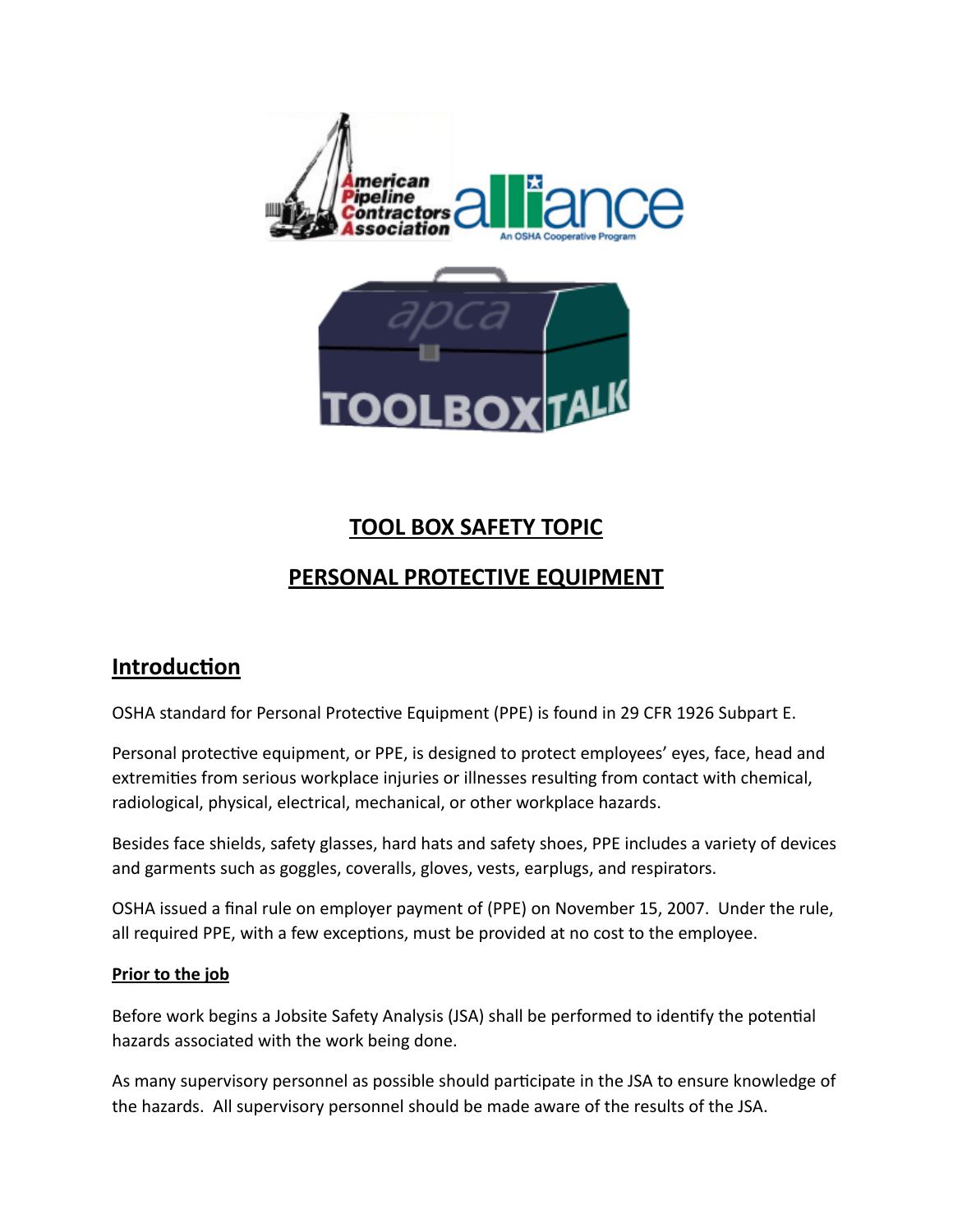If the JSA identifies any hazards that call for a type of PPE in addition to the basic PPE required for everyday work, the additional PPE must be provided to each employee prior to starting work on the identified tasks or in the areas where those hazards exist.

Employees must have the knowledge to correctly wear, use, inspect, maintain, clean, and dispose of or store the PPE. Employees should also be aware of the limitations of the PPE they use.

If protective clothing increases the possibility of heat stress or stroke, the employee should be made aware of the symptoms and the related corrective and protective measures associated with those risks.

## **Types\$of\$PPE**

## **Eye Protection**

Protective eye and face equipment must comply with ANSI Z87.1-1968 guidelines. The most common type of protective equipment for the eyes is safety glasses. They have stronger, impact resistant lenses and frames which are heat-resistant and stronger than street frames. Although most modern styles of safety glasses are manufactured with a wraparound lens, side shields may be attached to other styles of safety glasses for protection from particles entering the eyes from the sides.

Goggles are similar to safety glasses but fit closer to the eyes and can provide additional protection in hazardous situations involving flying particles, liquid splashes, fumes, vapors, and dust.



Both safety glasses and safety goggles are available in styles to fit over eyeglasses. Some styles of both types of eye protection can be obtained with prescription lenses. The use of contact lenses is highly discouraged in work where there is a potential for foreign objects entering the eye!

Full-Face shields are often required to guard against flying particles, molten metal and chemical splashes. Face shield are available to fit over a hard hat or to wear directly on the head. A face shield should always be used with other eye protection such as goggles or safety glasses.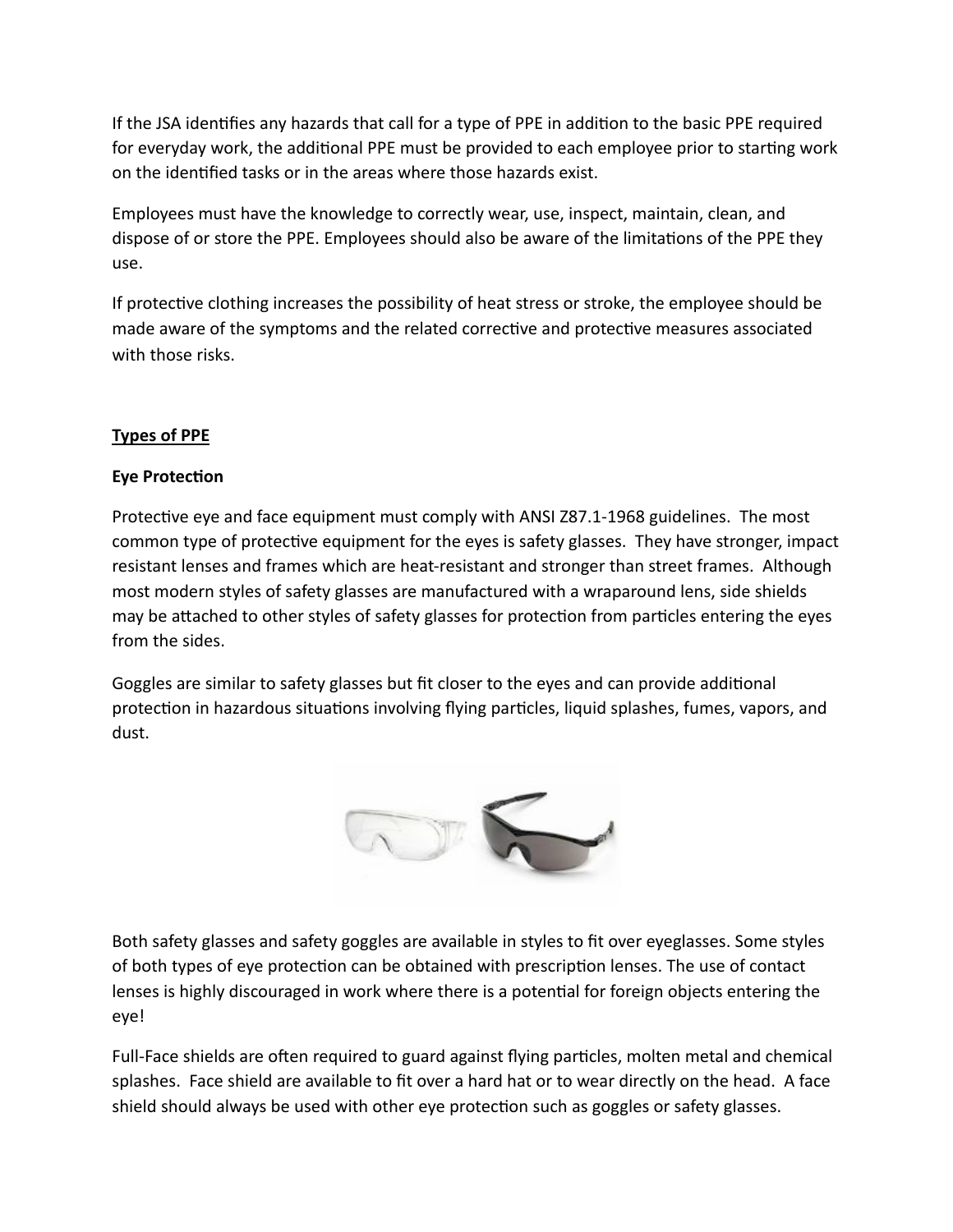Welder helpers, and anyone else who works with tools that produce flying particles, shall wear a flip-up face shield attached to their hard hat as well as standard safety glasses or goggles.



Debris that has accumulated on the outside of safety glasses or stuck to sweaty skin can fall into the eye if care is not taken when putting on or removing safety glasses or goggles. Wiping the face or forehead after removing safety glasses or goggles can also drag foreign objects into the eyes.

Proper care for your eye protection is critical. Your face and eye protection equipment must be kept clean and in good repair. It should be inspected regularly for defects such as scratches, breaks and missing parts. The use of defective eye and face protection is prohibited.

### **Foot Protection**

Foot protection must comply with ANSI standard Z41.1-1967. Foot protection protects your toes, ankles, and feet from injury. Protective footwear comes in many varieties to suit very specific work applications.

Safety shoes (boots) have toes that are reinforced to protect the wearer's toes. These shoes are worn in many construction jobs. Footwear with puncture-resistant soles is worn to protect the wearer from injury resulting from stepping on sharp objects that could penetrate the soles of standard shoes or boots. Metatarsal guards or instep guards extend over the foot rather than just over the toes. These can be attached to shoes for greater protection from falling objects.



Protective footwear should extend over the ankle and be constructed of leather. Athletic type footwear and low-cut shoes are not allowed.

Foot wear should be in good condition and free from missing parts or excessive wear.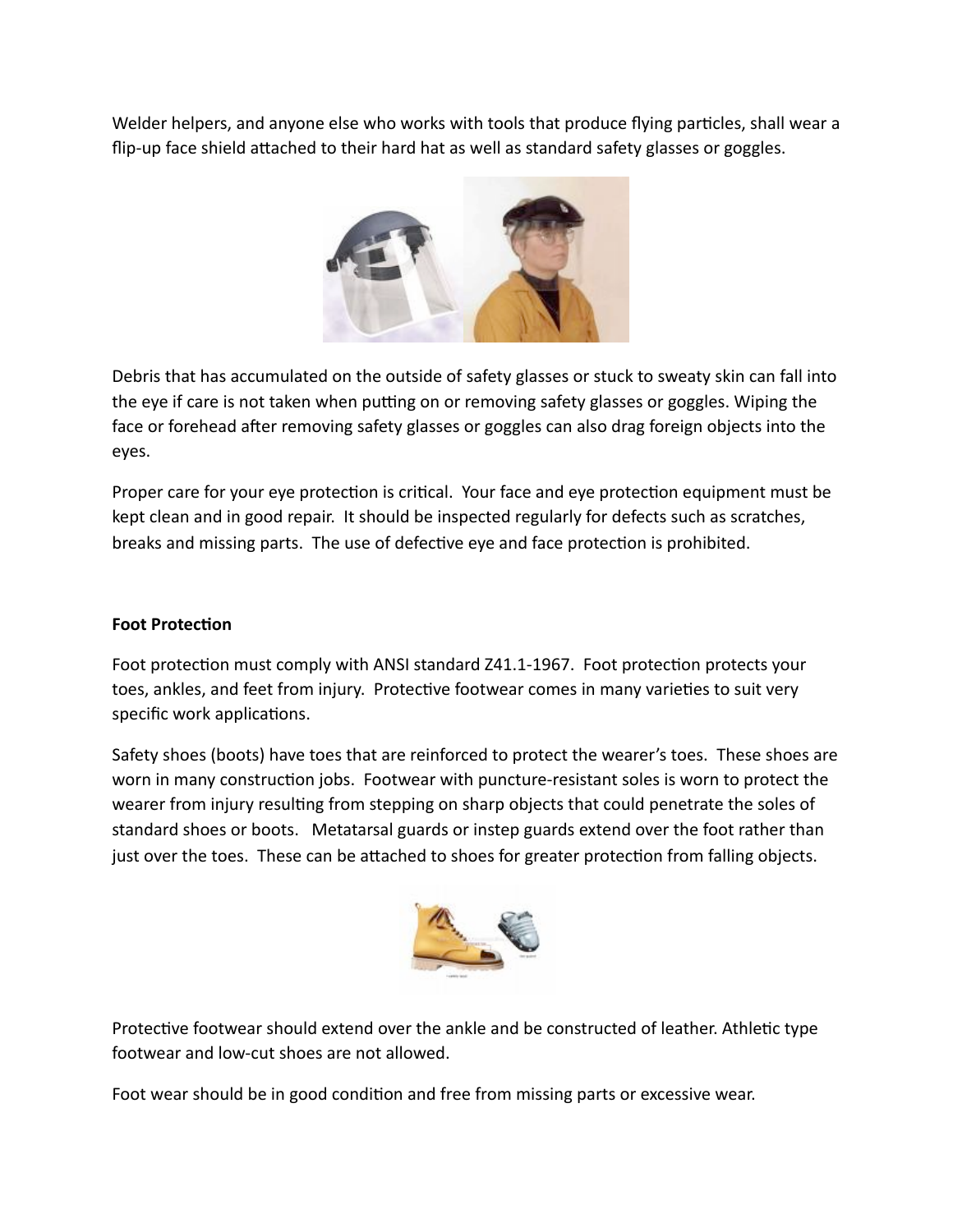#### **Hand Protection**

Hand protection should be used when you are exposed to hazards such as severe cuts or lacerations, severe abrasions, punctures, splinters, chemical burns, absorption of harmful substances through the skin or unsafe temperature extremes.

Gloves are used to protect the fingers, hands and sometimes wrists and forearms. Gloves should be selected to protect against the specific hazards of the job being performed. Types range from common canvas or leather work gloves to highly specialized gloves. Any tasks that require specialized hand protection should be identified during the pre-job JSA.



Wear only gloves that fit your hand. Gloves that are too small can tire your hands and gloves that are too large are clumsy to work with. Gloves should be worn with caution near moving equipment or machinery parts. It is a good work practice to wear gloves at *all* times while working. Gloves that fit properly will not interfere with most working tasks.

Gloves should be given proper care and cleaning. Inspect them regularly for change in shape, hardening, stretching, and rips or holes.

## **Head Protection**

Head protection must comply with ANSI standard Z89.1-1969 for normal construction activities or ANSI standard Z89.2-1971 for employees exposed to high voltage electrical shock and burns.

Head injuries are caused by falling or flying objects or by bumping your head against a fixed object. Other head injuries come from electrical shock and burns. Hard hats are designed to do two things: Resist penetration, and absorb the shock of a blow. They lessen the possibility of injury because they are designed with a hard outer shell and a suspension system inside.

Hard hats fall into two types and three classes that are intended to provide protection against a specific hazardous condition.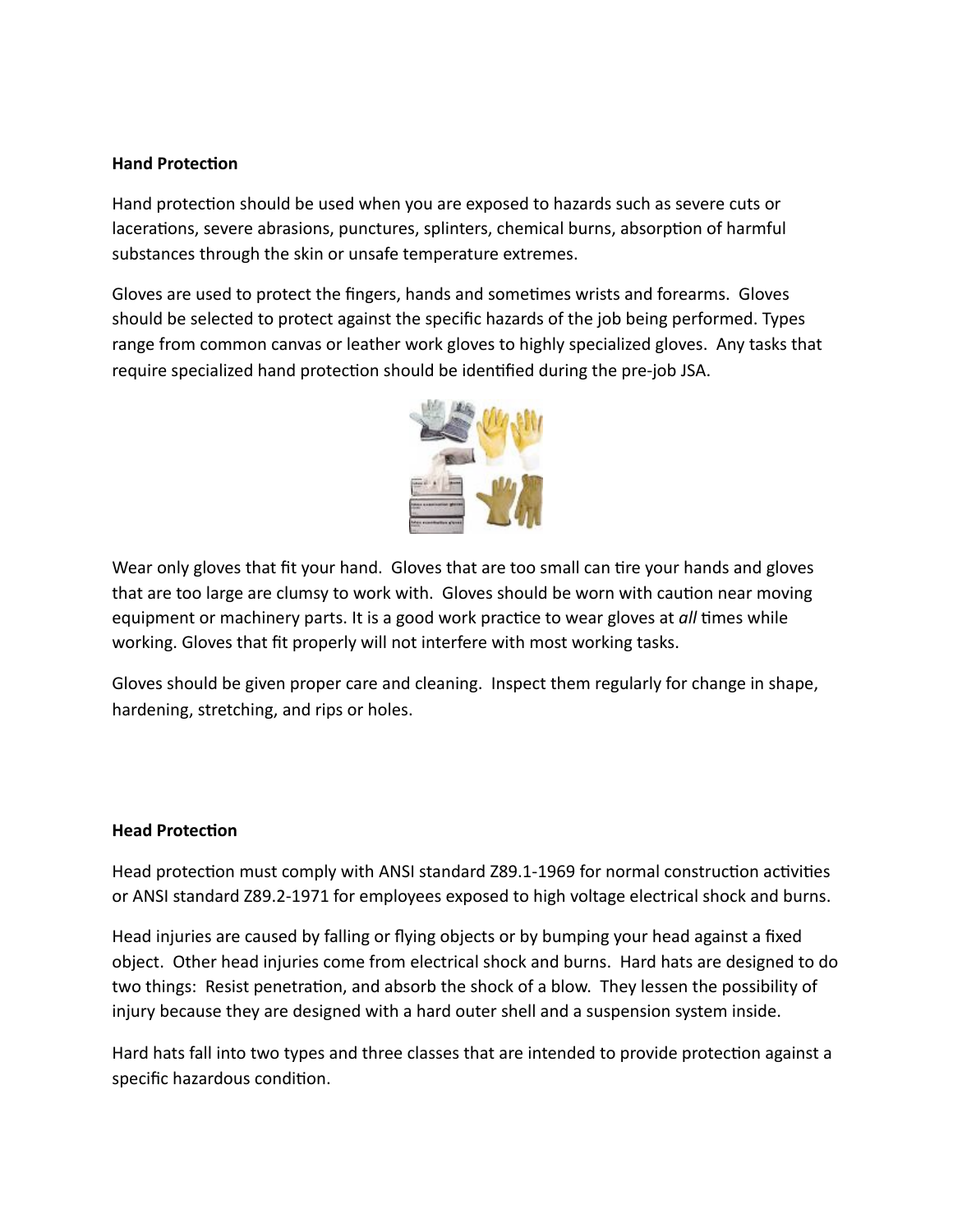The Types include:

Type  $1$  – Full brim, at least 1  $\frac{1}{4}$  inches wide.

Type  $2$  – No brim, peak extending forward from the crown.

The classes of hard hats are:

Class  $A$  – General Service which provides impact protection and limited voltage protection.

Class  $B$  – Utility Service which provides protection from impact, penetration and high voltage shock and burns.

Class  $C$  – Special Service that is designed for light weight comfort and impact protection.

Your hard hat should be checked daily for signs of dents, cracks or penetration. Do not use it if any of these signs are found on the shell, suspension, headband, or sweatband. Sunlight and heat can damage you hard hat. Clean once a month in warm, soapy water. Do not paint your hard hat. Some types of thinners may damage the shell or weaken the hard hat itself. The suspension is the most important part of the hard hat. It must keep the hard hat 1  $\frac{1}{4}$ " off the head.

#### **Hearing Protection:**

When noise at your worksite is above the exposure levels listed in 29 CFR 1926.52, Permissible Noise Exposures, hearing protection devices must be provided and used.

Hearing protection that is inserted in your ear must fit. Plain cotton is not an acceptable protection device. There are ear plugs, muffs and ear caps.



Ear plugs should be changed regularly for sanitary reasons. Ear muffs should be examined for wear and loose parts. When defects are found they must be replaced.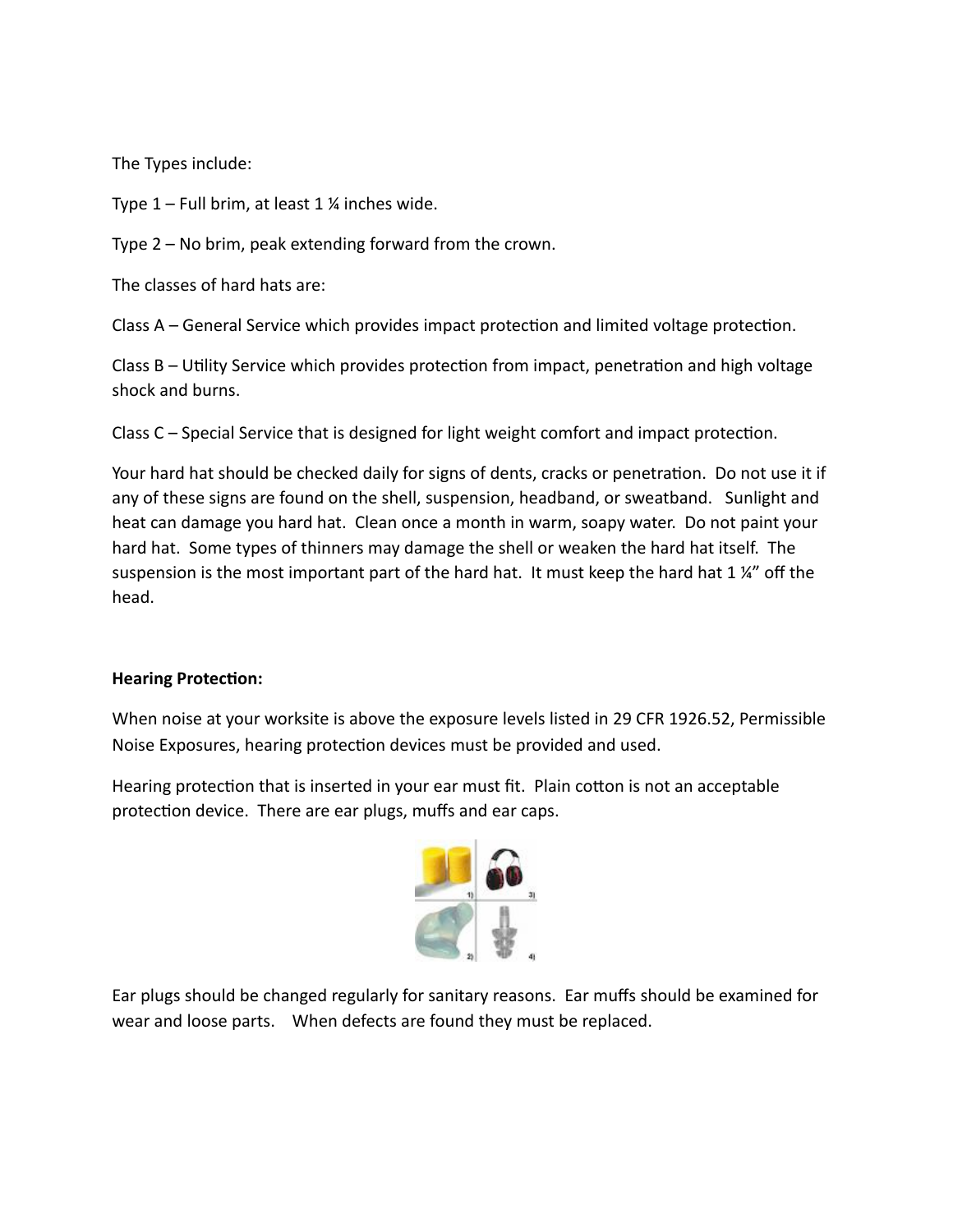### **Specialty Clothing:**

Fire Retardant Clothing (FRC) shall be addressed in the JSA and provided if required. It shall meet the requirements set forth by the need for such clothing.

FRC clothing shall always be the outer layer of clothing. FRC clothing must be sized to comfortably fit over insulated overalls, heavy coats, etc.

#### **KEEP IN MIND:**

- Assess your workplace to determine if hazards are present that require the use of PPE.
- Know what kind of PPE is necessary.
- Select PPE that fits you correctly.
- Maintain your PPE properly and
- Understand the limitations of PPE in protecting you from injury.

#### **PPE Test Questions**

- 1. For personal protective equipment to protect you, it must be used, and worn properly?
	- a. True
	- b. False
- 2. You will need eye, face and hand protection if you work with molten metal, liquid chemicals and flying particles?
	- a. True
	- b. False
- 3. A hard hat's most important part is its suspension, which should keep the shell at least 1 % inches from your head?
	- a. True